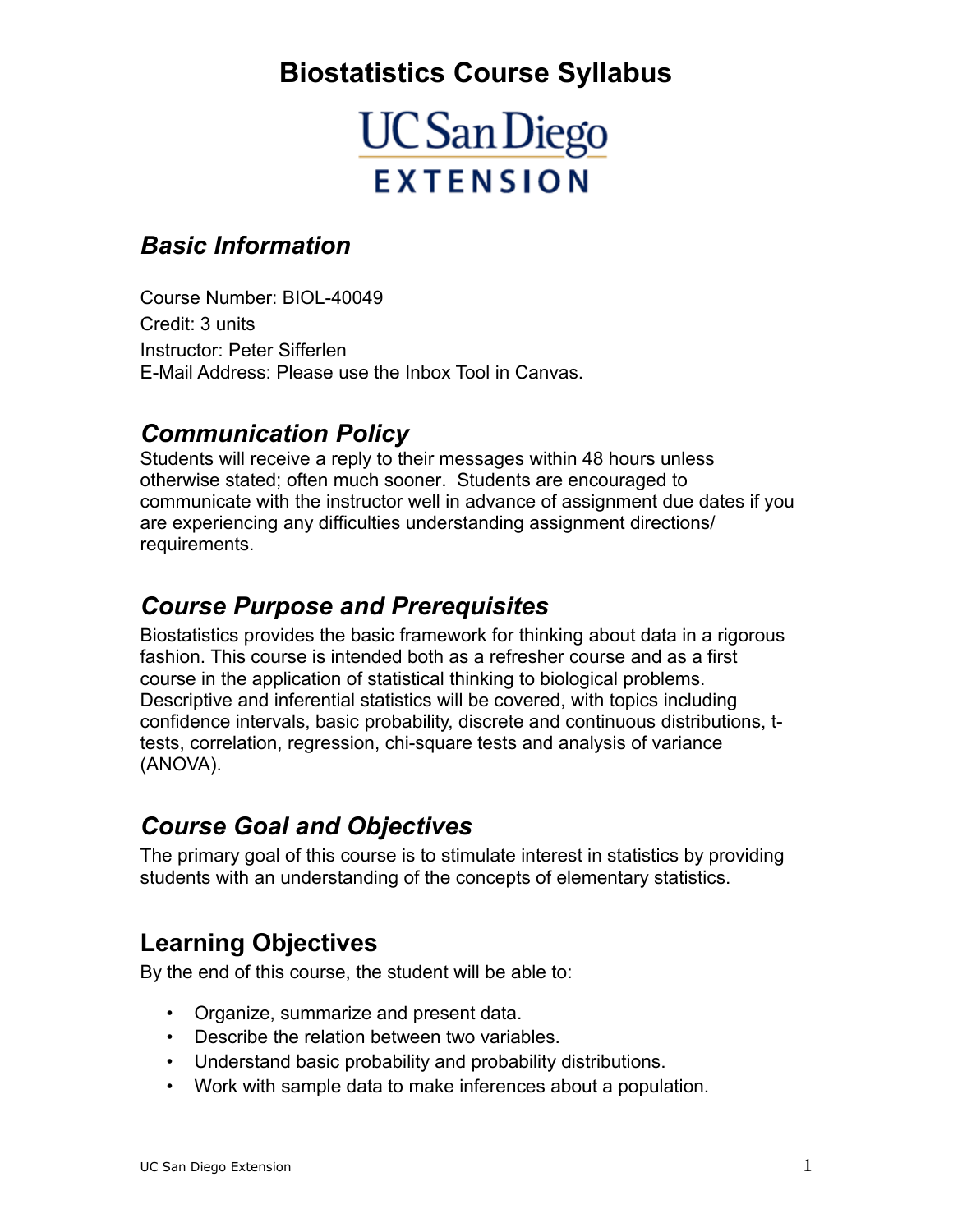## **Course Materials/Textbooks**

Textbook: Statistics Informed Decisions Using Data, 5<sup>th</sup> Edition by: Sullivan, Michael, III ISBN: 9780134133539 | 0134133536 Publisher: Pearson, Pub. Date: 1/3/2016

#### **Course Overview**

This is a ten week on-line course covering topics in elementary statistics. There are presentations and readings for each topic. Course Grades are based upon nine weekly quizzes, a course review test, a group project report and survey, and participation in discussion board activities.

A total of 100 points may be earned:

#### **9 Quizzes @ 7.0 points each (top 8 quizzes count) = 56 points Course Review Test = 10 points Group Project = 22 points Discussion Board (DB) Activities = 12 points**

#### **On-line Course Structure**

The course is organized using the course menu (left side of your screen):

| Home                 | Automatically transfers to Syllabus                                                                                                                                                                                                                                                              |  |  |
|----------------------|--------------------------------------------------------------------------------------------------------------------------------------------------------------------------------------------------------------------------------------------------------------------------------------------------|--|--|
| <b>Announcements</b> | Your instructor will post announcements and reminders<br>here and/or by email.                                                                                                                                                                                                                   |  |  |
| <b>Syllabus</b>      | Contains the course syllabus with outline, learning<br>objectives, weekly assignments and course details.                                                                                                                                                                                        |  |  |
| <b>Modules</b>       | If it's a fully on-line course, this section will have the<br>instructor's weekly lessons with audio/image lectures. The<br>lectures are self-paced and can be replayed like a video<br>movie (start, pause, rewind, etc.). Assignments, quizzes,<br>and the final test are also available here. |  |  |
| <b>Discussions</b>   | Questions pertaining to lessons are posted for you and<br>your classmates to discuss and answer.                                                                                                                                                                                                 |  |  |
| <b>Grades</b>        | Students may see their assignment grades here.                                                                                                                                                                                                                                                   |  |  |
| <b>People</b>        | Instructor, student services and on-line learning support<br>contact information is listed here.                                                                                                                                                                                                 |  |  |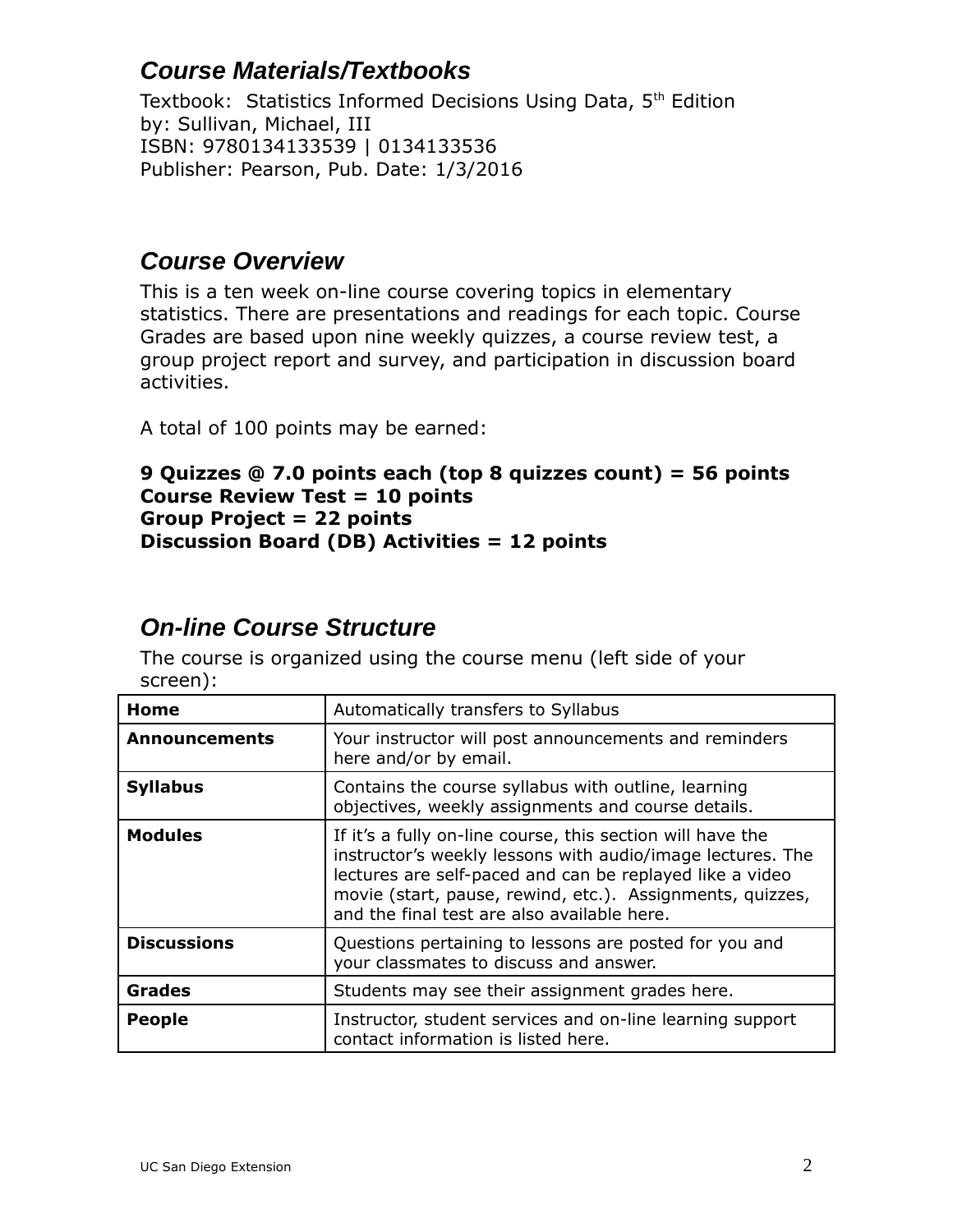## **Course Schedule**

| <b>Week</b>             | <b>Topic (Reading)</b>                                                                                                                                                      | <b>Assignments</b><br><b>Due</b>                       | <b>Points</b>          |
|-------------------------|-----------------------------------------------------------------------------------------------------------------------------------------------------------------------------|--------------------------------------------------------|------------------------|
| $\mathbf{1}$            | <b>Descriptive Statistics</b><br>Data Collection (Chapter 1)<br>Organizing and Summarizing Data (Chapter 2)<br>Numerically Summarizing Data (Chapter 3)                     |                                                        |                        |
| $\overline{\mathbf{2}}$ | Two Variable Relationships<br>Describing the Relation Between Two Variables<br>(Chapter 4)                                                                                  | Quiz 1,<br>Quiz 2,<br>Student Intro                    | 7<br>7<br>$\mathbf{1}$ |
| 3                       | Probability<br>Probability (Chapter 5)                                                                                                                                      | Quiz 3                                                 | $\overline{7}$         |
| 4                       | <b>Probability Distributions</b><br>Discrete Probability Distributions (Chapter 6)<br>The Normal Probability Distribution (Chap. 7)                                         | Quiz 4,<br>Discussion<br>Board Topic 1                 | 7<br>$\overline{4}$    |
| 5                       | Sampling Distributions and Confidence Intervals<br>Sampling Distributions (Chapter 8)<br>Estimating the Value of a Parameter Using Confidence<br>Intervals (Chapter 9)      | Quiz 5                                                 | $\overline{7}$         |
| 6                       | Hypothesis Testing (1 Sample)<br>Hypothesis Tests Regarding a Parameter (Chapter 10)                                                                                        | Quiz 6,<br>Discussion<br>Board Topic 2                 | $\overline{7}$<br>4    |
| $\overline{\mathbf{z}}$ | Hypothesis Testing (2 Samples)<br>Inferences on Two Samples (Chapter 11)                                                                                                    | Quiz 7                                                 | $\overline{7}$         |
| 8                       | Categorical Data and Least-Squares Regression<br>Inference<br>Inference on Categorical Data (Chapter 12)<br>Inference on the Least-Squares Regression Model<br>(Chapter 14) | Quiz 8,<br>Discussion<br>Board Topic 3                 | $\overline{7}$<br>3    |
| 9                       | Group Project, Project Survey, and Course Survey                                                                                                                            | Group Project<br>& Proj Survey                         | 22                     |
| 10                      | Comparing Three or More Means<br>Analysis of Variance (ANOVA) (Chapter 13)                                                                                                  | Quiz 9<br><b>Course Review</b><br><b>Test</b>          | $\overline{7}$<br>10   |
|                         |                                                                                                                                                                             | <b>Total Points</b><br>(less lowest<br>quiz score) $=$ | 100                    |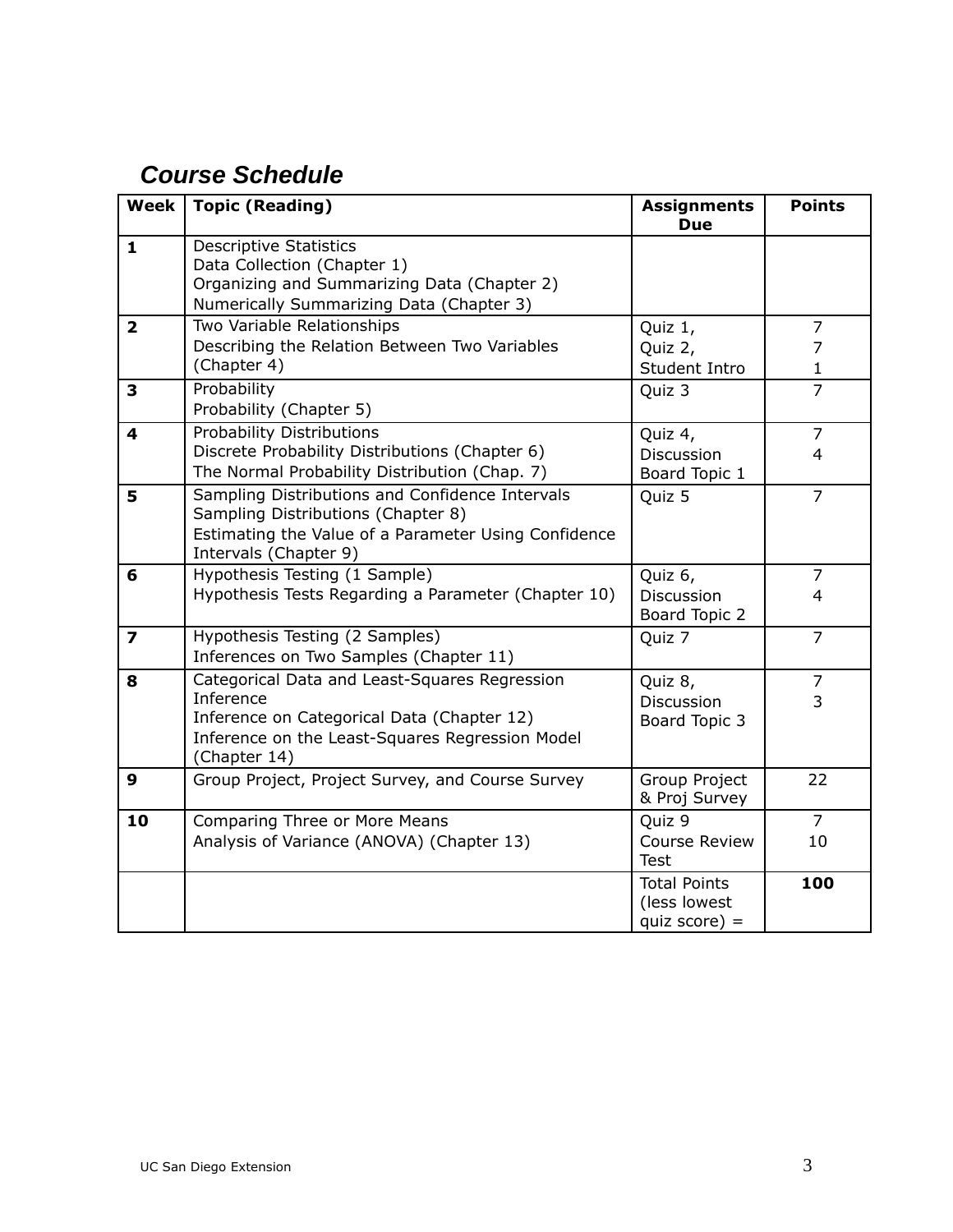## **Requirements**

Students are expected to view and read the slide presentations and read the relevant sections in the textbook before attempting the assignments. Due dates for assignments will not be extended and there are no make-up tests. Quizzes will be completed on-line and scored immediately upon submission. Quizzes will not be accessible at their expiration date/time. Students should prepare for quizzes by completing the review exercises at the end of assigned chapters in the textbook (answers to the exercise questions are in the back of the book).

Every student will be assigned to a small group (approximately 3-4 students) for the group project. Each group will address questions of interest about some data provided by the instructor and answer the questions through the application of statistical concepts covered in the course. The group will prepare a report about the questions, solutions, and conclusions. More detail can be found in the Group Project Introduction file in the Group Project Assignment in the Modules Section.

The Discussion Board activities are designed to encourage interaction between students and stimulate interest and discussion in statistical topics.

In order to satisfy course requirements, students must participate in discussions, complete all course assignments on time (on or before the due date), and use graduate level writing/presentation for all written assignments. Grades are lowered for less-than-optimal (non-graduate level) grammar, spelling, and presentation. Make sure all references are correctly cited and follow APA or MLA guidelines.

In general, the performance criteria for an A grade for assignments is listed below: The assignment:

- Demonstrates a high level understanding of issues, including complexities.
- Is well focused and sequenced. Has a clear sense of purpose. Thoughts are clearly developed and easily understandable.
- Critically evaluates the topic beyond what is stated in readings, research, and discussions.
- Expresses views clearly, and provides specific examples, details, illustrations, anecdotes, etc. to support positions.
- Does more than repeat what the text says or what was said in class; it draws out additional important implications.
- Shows originality of thought.
- Uses proper citations for resources.
- Uses organizers: table of contents, topic headings, etc.
- Has no punctuation, grammar, spelling errors. Style, formatting, and appearance add to quality of final product.

Expect and plan for contingencies and technical problems (they WILL happen!). Written assignments MUST be sent as a PDF attachment. No exceptions.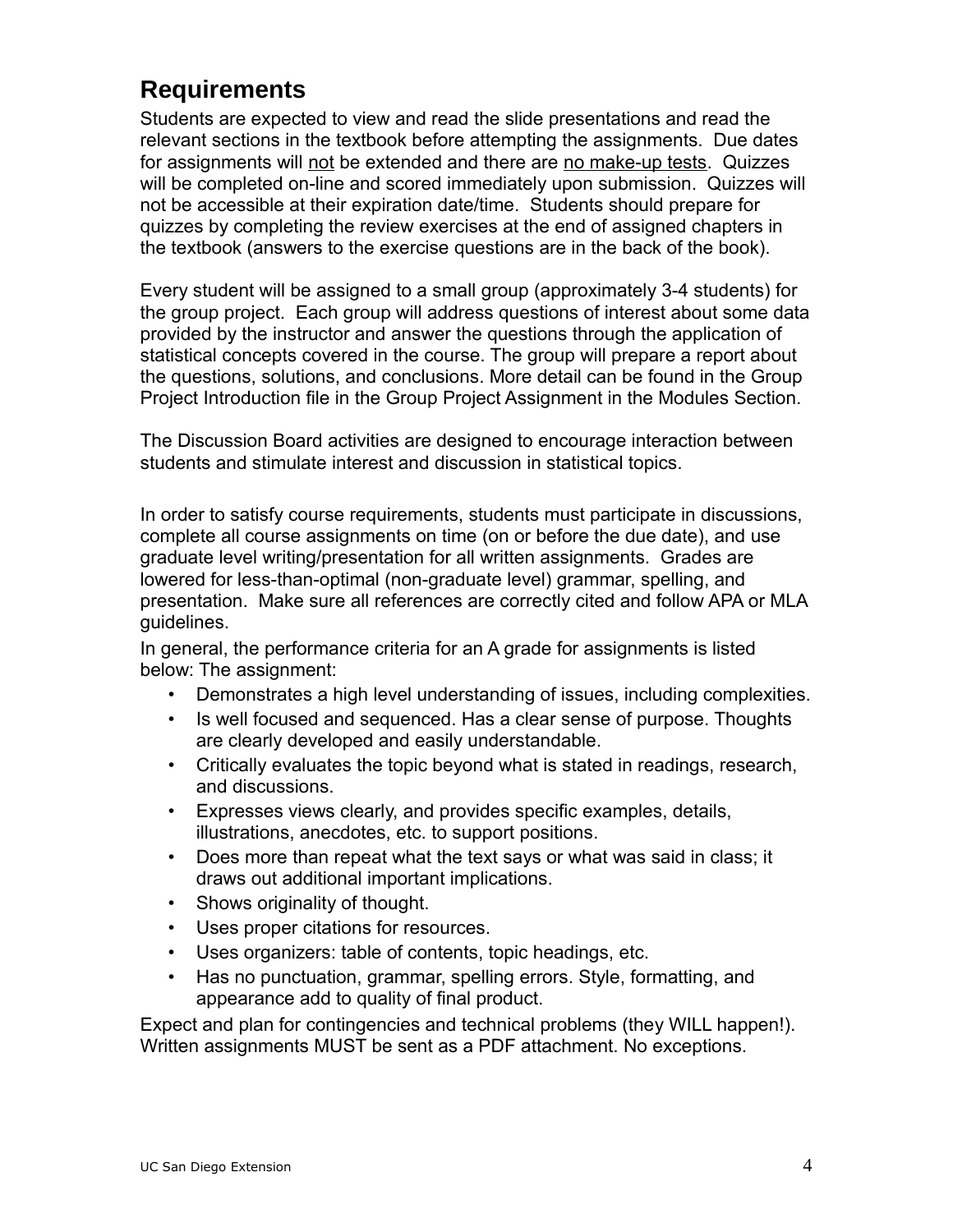## **Grades**

No late assignments or quizzes are accepted.

Grades are based on points and the letter grades are given as follows:

- A+ 97-100
- A 94-96
- A- 90-93
- B+ 87-89
- B 84-86
- B- 80-83
- C+ 77-79
- C 74-76
- C- 70-73
- D+ 67-69
- D 65-66
- F 0-64

You may check your grade anytime by entering the Grades Section. This will show you the points you have earned so far in this course.

## **About Discussion Board Participation**

A regular presence is expected in discussions and substantial contribution about class topics and discussion questions. What this means, essentially, is coming into the Discussions section regularly and posting your thoughts about the topic. Here are the attributes of effective discussion board participation:

- start a discussion (add a thread)
- respond thoughtfully to a topic or another person's post
- provide links and resources related to the topic
- pose a thought-provoking question related to the topic
- provide pros and cons
- provide a respectful rebut to another person's comments
- make your postings in a timely manner
- take a leadership role for weekly postings, be the one to start the discussion and encourage others

Regular contributions that add to the knowledge base of other students, links to additional resources, and providing substantive thought are appreciated. If you don't know a lot about the topics, feel free to share some questions to others and/or search the Internet and share what you find with the class.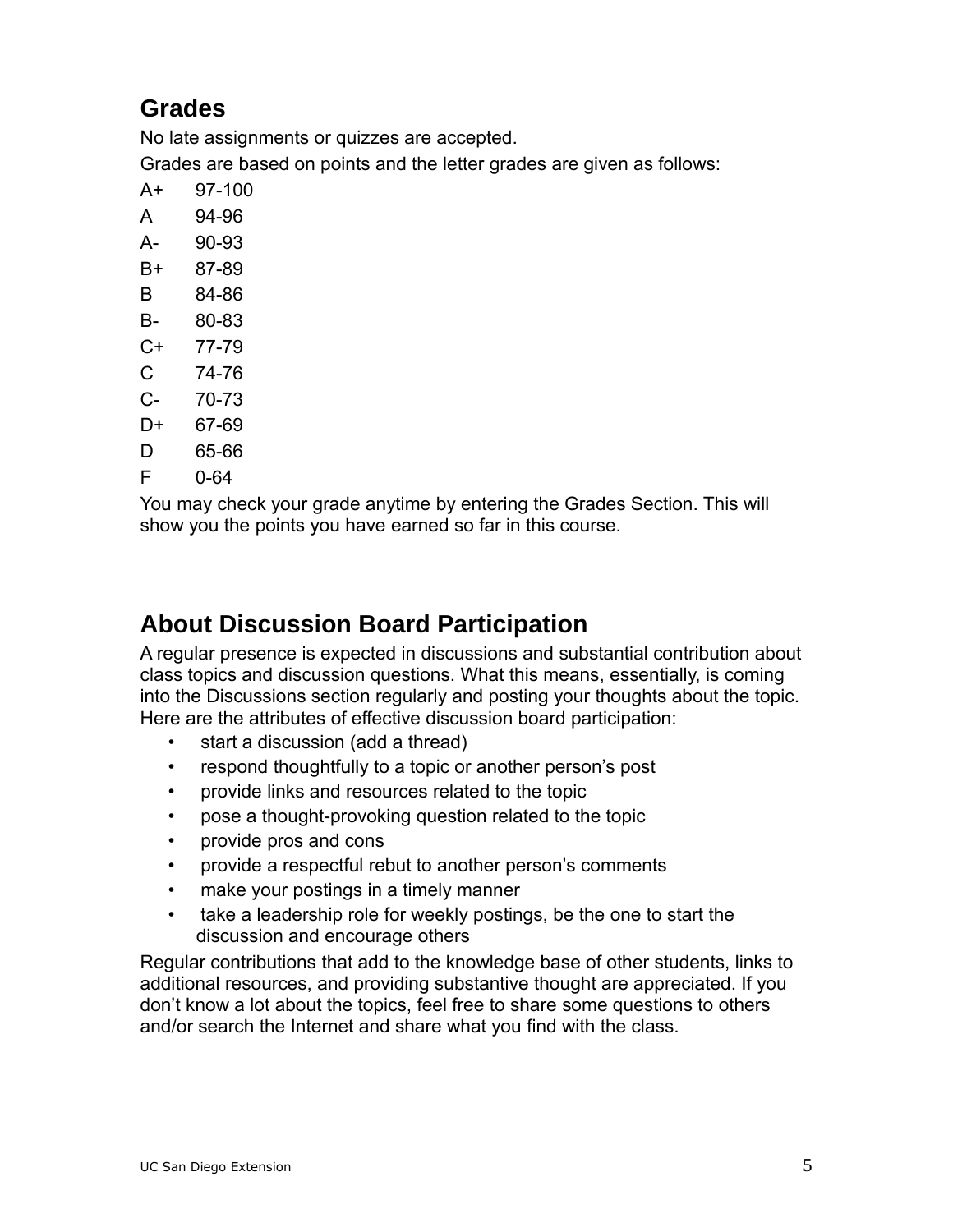## **About Assignments/Quizzes**

When you click on the assignment name in the menu you will see the assignment instructions. Follow the instructions to complete the assignment.

The quizzes must be completed by midnight (11:59 PM), Pacific Standard Time, on the due date. The quiz will no longer be available after the due date/time. Plan ahead and give yourself plenty of time to complete it. These quizzes are based upon the lesson and the readings so do both before completing the quiz. You may attempt (submit) the quiz only once.

The group project report assignment is to be delivered in a PDF file. Please name the file as "CourseName-Group#" and send it using the tools in Canvas. Click on ATTACH A FILE and BROWSE to locate your PDF file, click on the file to load it, then click on "Submit" to upload the file.

## *UC San Diego Extension Policies and Resources*

#### **Academic Policies and Procedures**

Please refer to UC San Diego Extension's website (Student Resources tab) for specific details about academic policies and procedures: Student Resources.

#### **MyExtension**

Your [MyExtension](https://myextension.ucsd.edu/) account is your student records portal. Log into MyExtension [\(https://myextension.ucsd.edu/\)](https://myextension.ucsd.edu/) to enroll in a course, drop a course, request verification of enrollment, request official transcripts and more.

#### **Campus Emergencies**

In the event of an emergency, information will be posted at UC San Diego Extension [\(http://extension.ucsd.edu/\)](http://extension.ucsd.edu/). Extension students must access the website to find out the status of the emergency situation. Email and or phone lines may not be accessible. Information will be updated online as the situation progresses and an ALL CLEAR will be posted once the situation is resolved.

#### **Code of Conduct**

All participants in a course at UC San Diego Extension are bound by the University of California, Code of Conduct found at [Student Conduct Code.](https://students.ucsd.edu/sponsor/student-conduct/regulations/22.00.html?_ga=2.19929918.70506635.1520890640-1731628651.1507221329)